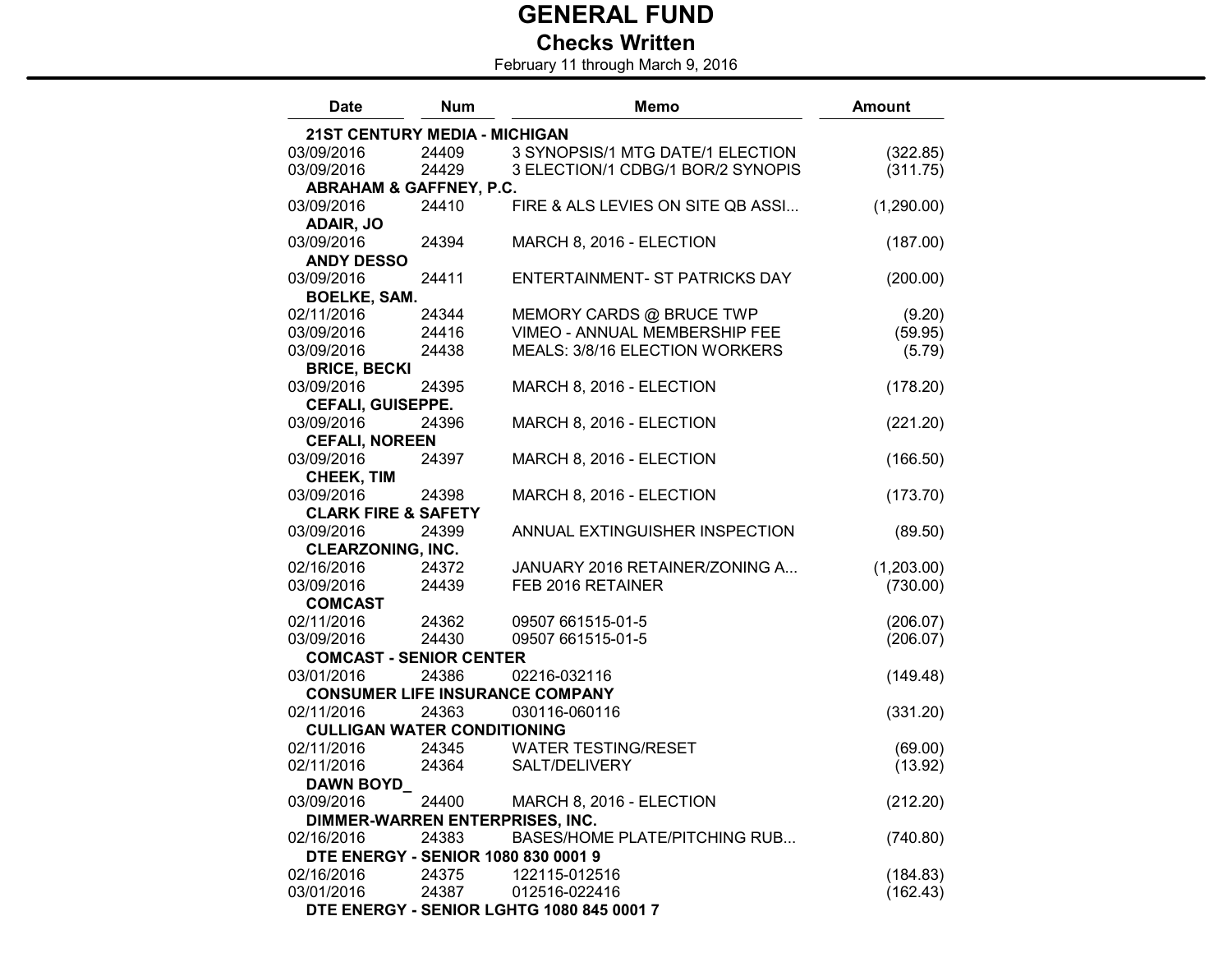## Checks Written

| Date                   | <b>Num</b>                            | <b>Memo</b>                                  | <b>Amount</b> |
|------------------------|---------------------------------------|----------------------------------------------|---------------|
| 02/16/2016             | 24376                                 | <b>OUTDOOR LIGHTS</b>                        | (35.41)       |
|                        |                                       | DTE ENERGY - SIREN - 1080 830 0005 0         |               |
| 03/01/2016             | 24390                                 | 010416-022516                                | (87.48)       |
|                        |                                       | DTE ENERGY - STREET LIGHTS 000-7307-2        |               |
| 03/01/2016             | 24392                                 | 0000-7307-2                                  | (226.30)      |
|                        |                                       | DTE ENERGY - TWP HALL 1080 830 0002 7        |               |
| 02/16/2016             | 24370                                 | 1080 830 0002 7                              | (165.95)      |
| 03/09/2016             | 24440                                 | 1080 830 0002 7                              | (153.13)      |
| <b>EAGLESON, KAREN</b> |                                       |                                              |               |
| 03/09/2016             | 24401                                 | MARCH 8, 2016 - ELECTION                     | (178.20)      |
|                        | <b>GALE/CENGAGE LEARNING</b>          |                                              |               |
| 02/16/2016             | 24382                                 | <b>CDBG: LARGE PRINT BOOKS</b>               | (1,269.79)    |
|                        | <b>GOOD AND CLEAN JANITORIAL, INC</b> |                                              |               |
| 02/16/2016             | 24371                                 | JANUARY HALL CLEANING                        | (100.00)      |
| 02/16/2016             | 24377                                 | SENIORS - JANUARY CLEANING                   | (70.00)       |
| 03/09/2016             | 24441                                 | <b>FEBRUARY HALL CLEANING</b>                | (120.00)      |
|                        | <b>HENRY FORD HEALTH SYSTEM</b>       |                                              |               |
| 02/11/2016             | 24346                                 | PHYSICAL: D. REYNOLDS                        | (459.00)      |
| <b>HOXIE, SANDY</b>    |                                       |                                              |               |
| 03/09/2016             | 24408                                 | MARCH 8, 2016 - ELECTION                     | (40.50)       |
|                        |                                       | <b>INTERNATIONAL CODE COUNCIL, INC.</b>      |               |
| 02/11/2016             | 24347                                 | 2015 MICHIGAN RESIDENTAL CODE                | (132.00)      |
| 03/09/2016             | 24414                                 | 15' MI RESIDENTIAL CODE BOOK                 | (118.00)      |
| KCI                    |                                       |                                              |               |
| 03/09/2016             | 24423                                 | <b>ASSESSMENTS</b>                           | (427.90)      |
| LOBECK, WAYNE.         |                                       |                                              |               |
| 02/11/2016             | 24365                                 | <b>SALT SAFE</b>                             | (11.64)       |
| 03/09/2016             | 24412                                 | SALT SAFE FOR TRANSFER SITE                  | (17.46)       |
|                        |                                       | <b>M &amp; M SNOWPLOWING &amp; LAWN CARE</b> |               |
| 02/11/2016             | 24348                                 |                                              | (1,485.00)    |
| 03/09/2016             | 24419                                 | HALL PLOWING: 020916-022516                  | (950.00)      |
| 03/09/2016             | 24424                                 | SENIOR CENTER PLOWING: 020916-               | (940.00)      |
|                        | <b>MACOMB COUNTY DEPT. OF ROADS</b>   |                                              |               |
| 02/11/2016             | 24349                                 | <b>TRAFFIC SIGNAL MAINTENANCE</b>            | (7.25)        |
| 03/09/2016             | 24413                                 | <b>TRAFFIC SIGNAL MAINTENANCE</b>            | (39.25)       |
|                        |                                       | <b>MACOMB COUNTY FINANCE DEPARTMENT</b>      |               |
| 02/11/2016             | 24350                                 | 2016 ORCHARD TRAIL MAINT & MEM               | (7,000.00)    |
| <b>MACOMB MTA</b>      |                                       |                                              |               |
| 03/09/2016             | 24393                                 | <b>MARCH 18: MACOMB MTA MEETING</b>          | (10.00)       |
| <b>MAMC</b>            |                                       |                                              |               |
| 02/11/2016             | 24351                                 | MARCH 20-25, 2016 - INSTITUTE - DE           | (600.00)      |
| <b>MCNUTT, MEL</b>     |                                       |                                              |               |
| 02/11/2016             | 24352                                 | JAN 6-14, 2016 MILEAGE: 13 MILES             | (7.48)        |
| 03/09/2016             | 24431                                 | 020216-021016                                | (13.80)       |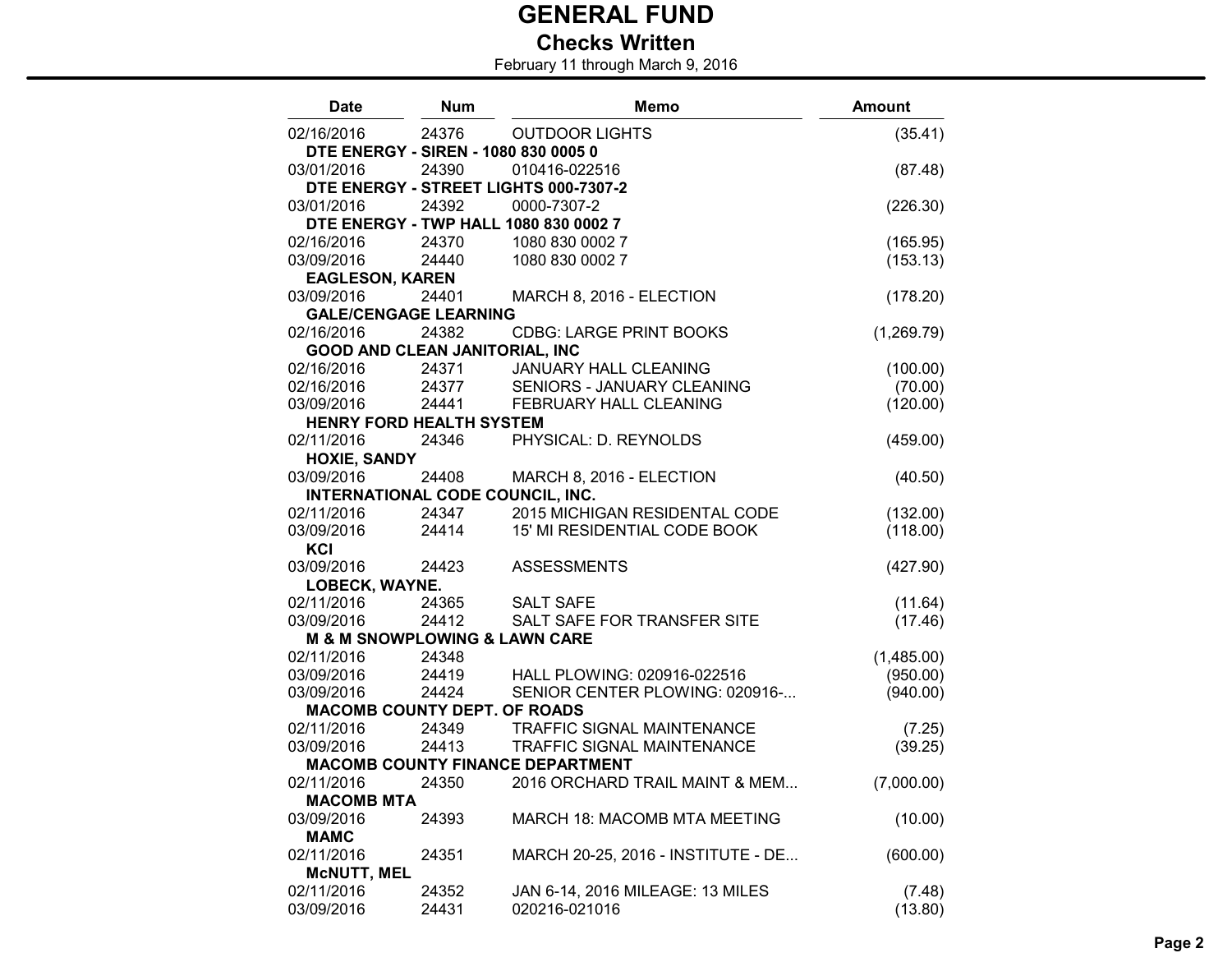### Checks Written

| <b>Date</b>         | <b>Num</b>                      | <b>Memo</b>                                      | <b>Amount</b> |
|---------------------|---------------------------------|--------------------------------------------------|---------------|
| 03/09/2016          | 24442                           | 021616-022516                                    | (16.68)       |
|                     |                                 | <b>MICHIGAN COMMUNITY UNDERWRITERS</b>           |               |
| 02/24/2016          | 24384                           | 1ST INSTALL - 030916-030917                      | (2, 196.75)   |
|                     |                                 | <b>MICHIGAN MUNICIPAL TREASURERS ASSOCIATION</b> |               |
| 03/09/2016          | 24425                           | <b>TREASURERS INSTITUTE</b>                      | (325.00)      |
| <b>MUELLER, JAN</b> |                                 |                                                  |               |
| 02/11/2016          | 24353                           | <b>BINGO/CRAFTS/SUPPLIES</b>                     | (77.60)       |
| 03/09/2016          | 24426                           | <b>INK/MARKERS/PAPER</b>                         | (111.98)      |
| 03/09/2016          | 24432                           | PROGRAM SUPPLIES                                 | (55.84)       |
| 03/09/2016          | 24402                           | MARCH 8, 2016 - ELECTION                         | (178.20)      |
|                     | <b>NORTH MACOMB VOICE</b>       |                                                  |               |
| 03/09/2016          | 24420                           | 52 WEEKS SUBSCRIPTION                            | (12.00)       |
| <b>OFFICE DEPOT</b> |                                 |                                                  |               |
| 02/16/2016          | 24380                           | <b>SCISSORS</b>                                  | (5.84)        |
| 02/16/2016          | 24381                           | BINDERS/3 HOLE PUNCH/ORGANIZE                    | (121.34)      |
| 03/01/2016          | 24388                           | OFFICE SUPPLIES:2 STAMPS                         | (30.38)       |
| 03/01/2016          | 24391                           | OFFICE SUPPLIES: PRE INK REFILL/                 | (43.95)       |
| <b>PAPA'S</b>       |                                 |                                                  |               |
| 03/09/2016          | 24436                           | MEALS: 3/8/16 ELECTION WORKERS                   | (76.89)       |
|                     |                                 | <b>PATEREK MOLD &amp; ENGINEERING, INC.</b>      |               |
| 03/09/2016          | 24417                           | 40 STAINLESS STEEL BRACKETS FO                   | (390.00)      |
| PETTIBONE, SHIRLEY  |                                 |                                                  |               |
| 03/09/2016          | 24403                           | MARCH 8, 2016 - ELECTION                         | (101.70)      |
| <b>PETTY CASH</b>   |                                 |                                                  |               |
| 02/11/2016          | 24354                           | PETTY CASH                                       | (50.00)       |
| POULOS, MICHELLE.   |                                 |                                                  |               |
| 03/09/2016          | 24404                           | MARCH 8, 2016 - ELECTION                         | (141.75)      |
|                     | PREFERRED CHARTER SERVICE, LLC  |                                                  |               |
| 02/24/2016          | 24385                           | FEB 23, 2016 - SENIORS - STRAWBER                | (490.00)      |
| 03/09/2016          | 24415                           | MARCH 18, 2016 - SENIORS - MORLE                 | (490.00)      |
| 03/09/2016          | 24418                           | MARCH 23, 2016 - SENIORS - RED O                 | (590.00)      |
| 03/09/2016          | 24421                           | APRIL 7, 2016 - SENIORS - BRONNER                | (750.00)      |
|                     | PRINTING SYSTEMS, INC.          |                                                  |               |
| 02/11/2016          | 24355                           |                                                  | (466.30)      |
| 02/11/2016          | 24366                           | <b>SECRECY SHEETS/POUCHES</b>                    | (155.85)      |
| 03/09/2016          | 24433                           | <b>VOTER ID CARDS/MASTER CARDS</b>               | (115.30)      |
| RICOH USA, INC.     |                                 |                                                  |               |
| 02/16/2016          | 24379                           | 022916-032816                                    | (130.18)      |
| 03/09/2016          | 24427                           | ADDITOINAL COPIES/QUARTERLY                      | (328.52)      |
|                     | <b>SANILAC APPRAISERS, INC.</b> |                                                  |               |
| 02/11/2016          | 24356                           | JAN 15-FEB 14, 2016 CONTRACT ASS                 | (3,029.00)    |
| 03/09/2016          | 24443                           | FEB 15-MARCH 15 CONTRACT ASSE                    | (3,029.00)    |
|                     | <b>SCENE SCAPE - BUSY BEE</b>   |                                                  |               |
| 02/11/2016          | 24357                           | 010116-013116                                    | (3,980.00)    |